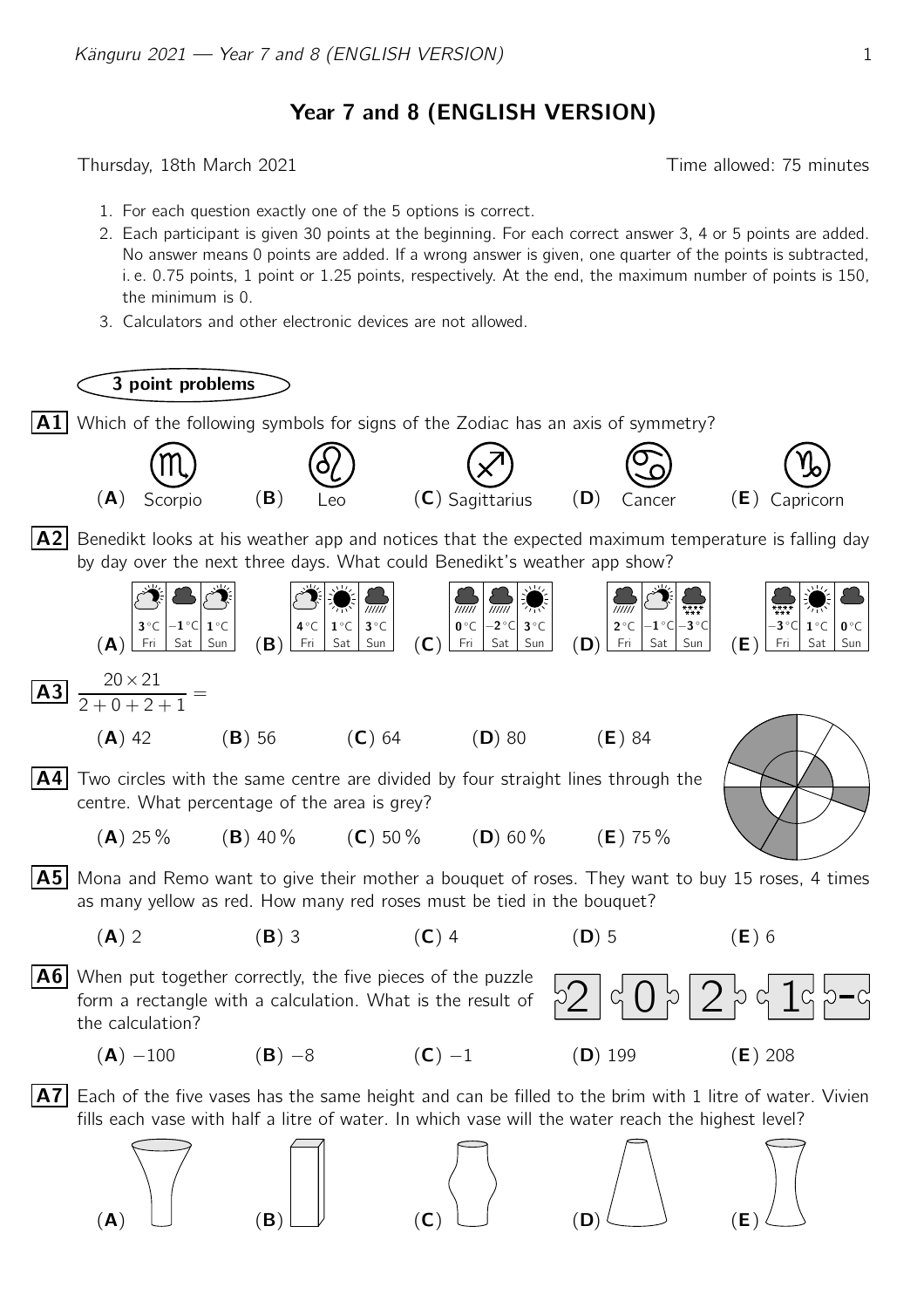A8 A bicycle lock has four number wheels with the digits from 0 to 9. To get the  $180^\circ$ right combination, each of the number wheels in the setting shown must be turned by 180°. What does the correct combination look like?  $\omega$   $\mathbb{Z}$   $\omega$   $\mathbb{Z}$  $\mathbb{E}[\mathbb{E}[\mathbf{z}][\mathbf{z}][\mathbf{z}]]$  $\omega$  as  $\omega$   $\approx$ 因因因因 **alma**  $1$ ||8||9||3  $|8||4||3||6$ |1 ||9 ||7 |4||8||9| 8 IO (A) (B)  $(C)$ (D) (E)  $\vert A9\vert$  A diving competition was held for the penguins in the Southern Ocean. Benno dived 5s longer than Artur, but 10s shorter than Curt. Dieter dived 10s longer than Curt, but 5s shorter than Egon. Which of the following statements is true? (A) Artur and Egon dived for the same amount of time.  $(B)$  Artur dived 10 s longer than Egon.  $(C)$  Artur dived 10 s shorter than Egon. **(D)** Artur dived 30 s longer than Egon. **(E)** Artur dived 30 s shorter than Egon.  $\overline{A10}$  The letters M, E, D and O each stand for the same digit in both  $M \to M$ M O D E calculations. What is the result of the second calculation?  $+$  D O  $+$  D E M O (A) 14737 (B) 13837 (C) 14747 (D) 23737 (E) 137137 1 3 7 4 point problems  $|\mathbf{B1}|$  A rectangular bar of chocolate consists of square pieces of the same size. Nico breaks off a strip of 5 pieces. Then Janina breaks off two strips of the rest with a total of 6 pieces. How many pieces are left? (A) 4 (B) 6 (C) 8 (D) 9 (E) 12 **B2** Five friends collect three kinds of astro-pins: planets  $\left($ , moons  $\right)$  and stars  $\left($ , Half of Kathryn's pins are planets. Chris has more moons than stars. Philippa has no moons. James has an even number of pins. Jean-Luc has more stars than planets. The following pictures show the pins of the five friends. Which pins belong to Jean-Luc?  $(A) \bullet \bullet \bullet \bullet$  (B)  $(A) \bullet \bullet \bullet$  (C)  $(A) \bullet \bullet \bullet$  $(D)$  (e)  $(2)$   $(D)$   $(D)$   $(E)$  (e)  $(2)$   $(2)$   $(D)$  $|B3|$  If two digits of the number 337337 are deleted, the remaining four digits (in the same order) form a four-digit number. How many different four-digit numbers can be obtained in this way? (A) 6 (B) 7 (C) 8 (D) 9 (E) 10 **B4** Ricarda is building a fence from 25 wooden boards, each 20 cm long. The total length of the fence is 4.40 m. She arranges these planks so that there is the same overlap between each two adjacent planks. · · · What is the length of the overlap between each two adjacent planks?  $(A)$  2.5 cm  $(B)$  2.8 cm  $(C)$  3 cm  $(D)$  4.7 cm  $(E)$  5 cm  $\overline{\mathbf{B5}}\vert$  A glass filled one-fifth with water weighs 360 g. If the same glass is filled four-fifths with water, it weighs 540 g. What is the weight of the empty glass?

360 g 540 g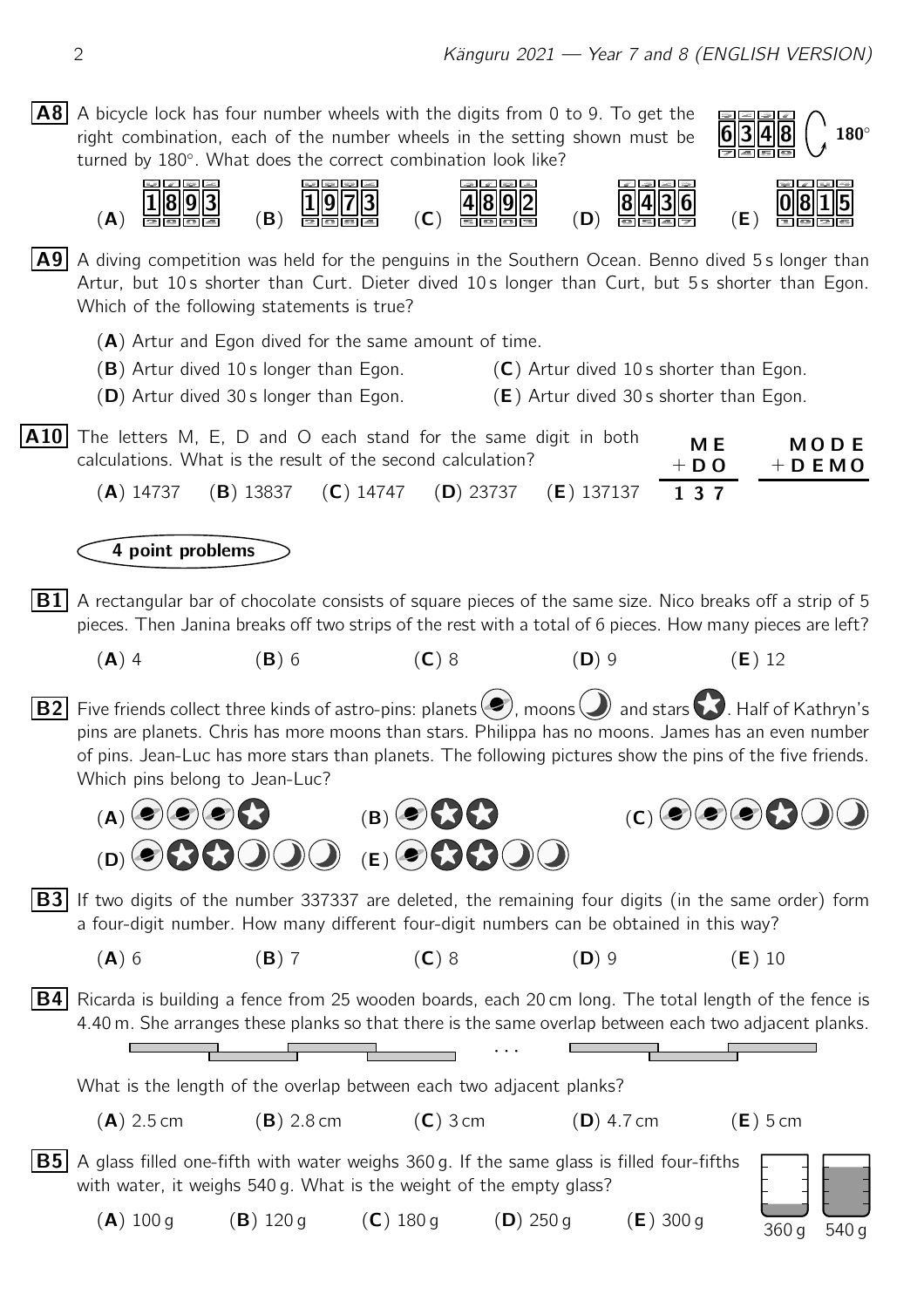- **B6** Five identical right-angled triangles can be arranged so that the larger acute angles adjoin in the centre and form the star shown. It is also possible to arrange a larger number of these triangles so that the smaller acute angles adjoin in the center. How many triangles are needed for this?
	- (**A**) 10 (**B**) 12 (**C**) 18 (**D**) 20 (**E**) 24
- **B7** There are 20 questions in the Koala competition. For each question answered correctly, 7 points are awarded and for each question answered incorrectly −4 points are awarded. There are 0 points for unanswered questions. Ava has scored exactly 100 points. How many questions did she leave unanswered?
	- $(A)$  none  $(B)$  one  $(C)$  two  $(D)$  three  $(E)$  four
- **B8** A rectangular strip of paper, 13 cm long and 4 cm wide, was folded once (see picture). The resulting rectangles have the areas  $P$  and  $Q$ , where  $P$  is twice as large as  $Q$ . What is the size of  $x$ ?
	- $(A)$  5 cm (B) 5.5 cm (C) 6 cm (D) 6.5 cm (E) 7 cm
- **B9** There are 25 professionals and 51 amateurs in our fishing club. For a competition they were divided into pairs. When an amateur and a professional fished together, both anglers were unhappy. In all other pairs, both anglers were happy. After the competition, 58 anglers said they were happy with their partner, the rest were not. How many pairs of two amateurs were there?
	- (A) 15 (B) 17 (C) 19 (D) 21 (E) 24
- **B10** Three villages are connected by footpaths. The direct route from A to C is 1 km shorter than the detour via B. The direct route from A to B is 5 km shorter than the detour via C. The direct route from B to C is 7 km shorter than the detour via A. What is the length of the shortest of the three direct routes between the villages?
	- $(A)$  1 km  $(B)$  2 km  $(C)$  3 km  $(D)$  4 km  $(E)$  5 km

## 5 point problems

 $\overline{C1}$  In the chocolate shop, a three-sided pyramid is made of 20 round truffles, 4 of each of the 5 varieties. The

> picture shows for each side of the pyramid which variety the truffles belong to. From which variety is the truffle in the middle of the base that is not visible from the outside?

D)(E)(C)(A B∑E∑D  $C <sub>A</sub>$ D

 $(A)$  A (B) B (C) C (D) D (E) E

 $|C2|$  Franziska and Sergej divide 22 apples and 11 pears so that Franziska gets exactly twice as many pieces of fruit as Sergej. Which of the following statements is definitely correct?

- $(A)$  Franziska gets at least one pear.
- (B) Franziska gets twice as many apples as pears.
- (C) Franziska gets twice as many apples as Sergej.
- (D) Franziska gets as many apples as Sergej gets pears.
- (E) Franziska gets as many pears as Sergej gets apples.



P

 $5<sup>2</sup>$ 

A X E X B X C D)(C){E A≬B D

x





 $\mathcal{Q}$ 



 $C(XB)(A)(D$ E <u>X</u>A X B  $\mathsf{B}\mathsf{X}\mathsf{C}$ D